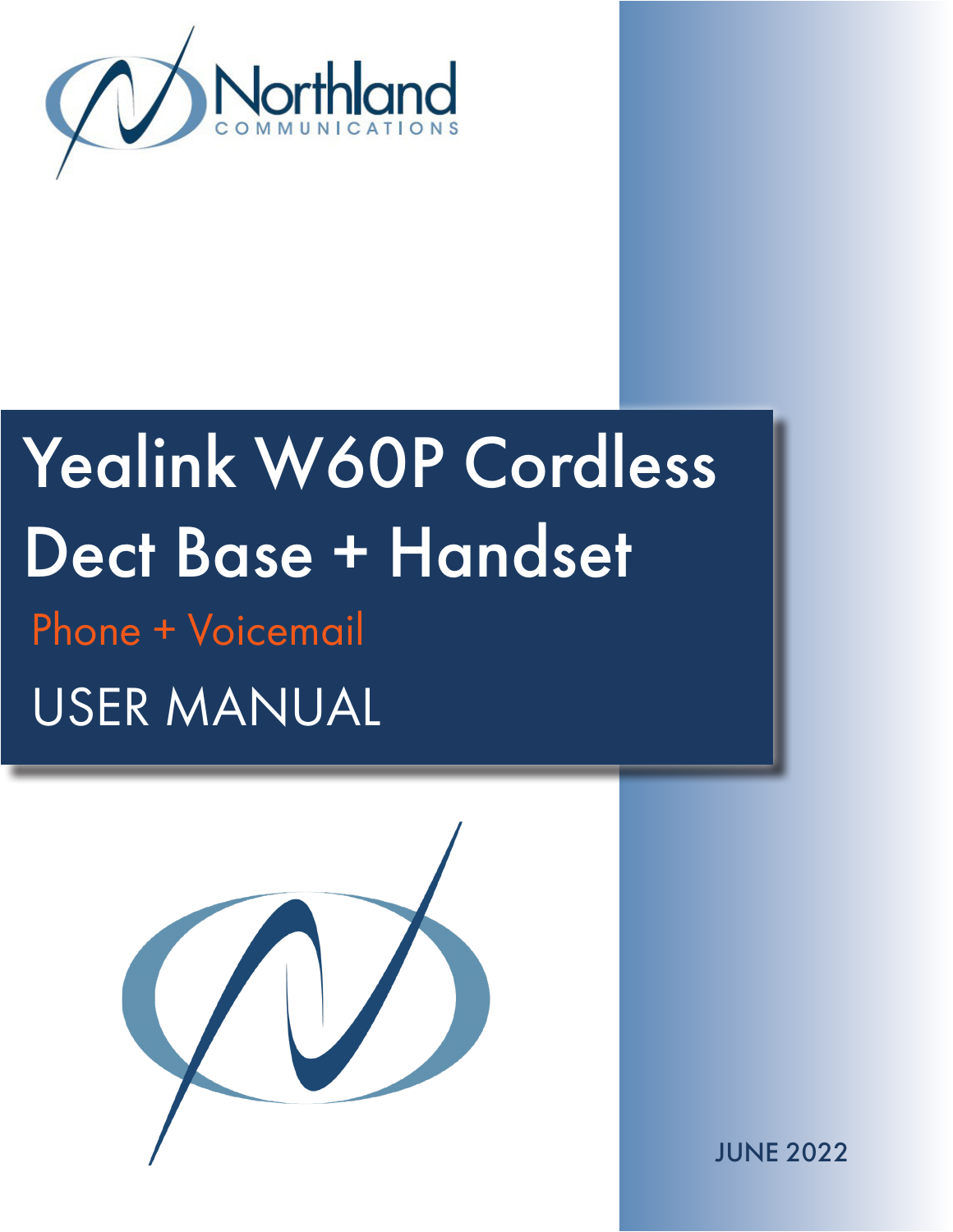# TABLE OF CONTENTS CLICK ON ANY PAGE NUMBER TO RETURN TO THE TABLE OF CONTENTS

| <b>CONNECTING THE BASE</b>                                |   |
|-----------------------------------------------------------|---|
|                                                           |   |
| UNDERSTANDING LIGHTS AND INDICATORS                       |   |
| A QUICK REFERENCE GUIDE DEFINING SPECIFIC KEYS + FEATURES |   |
| ANSWERING, PLACING CALLS, + NAVIGATING CONNECTED CALLS    |   |
| NAVIGATING LOCAL + NETWORK DIRECTORIES                    |   |
| HOW TO LOG IN + LOG OUT                                   |   |
| LOGGING IN AND UNDERSTANDING COMMON VOICEMAIL COMMANDS    | 9 |

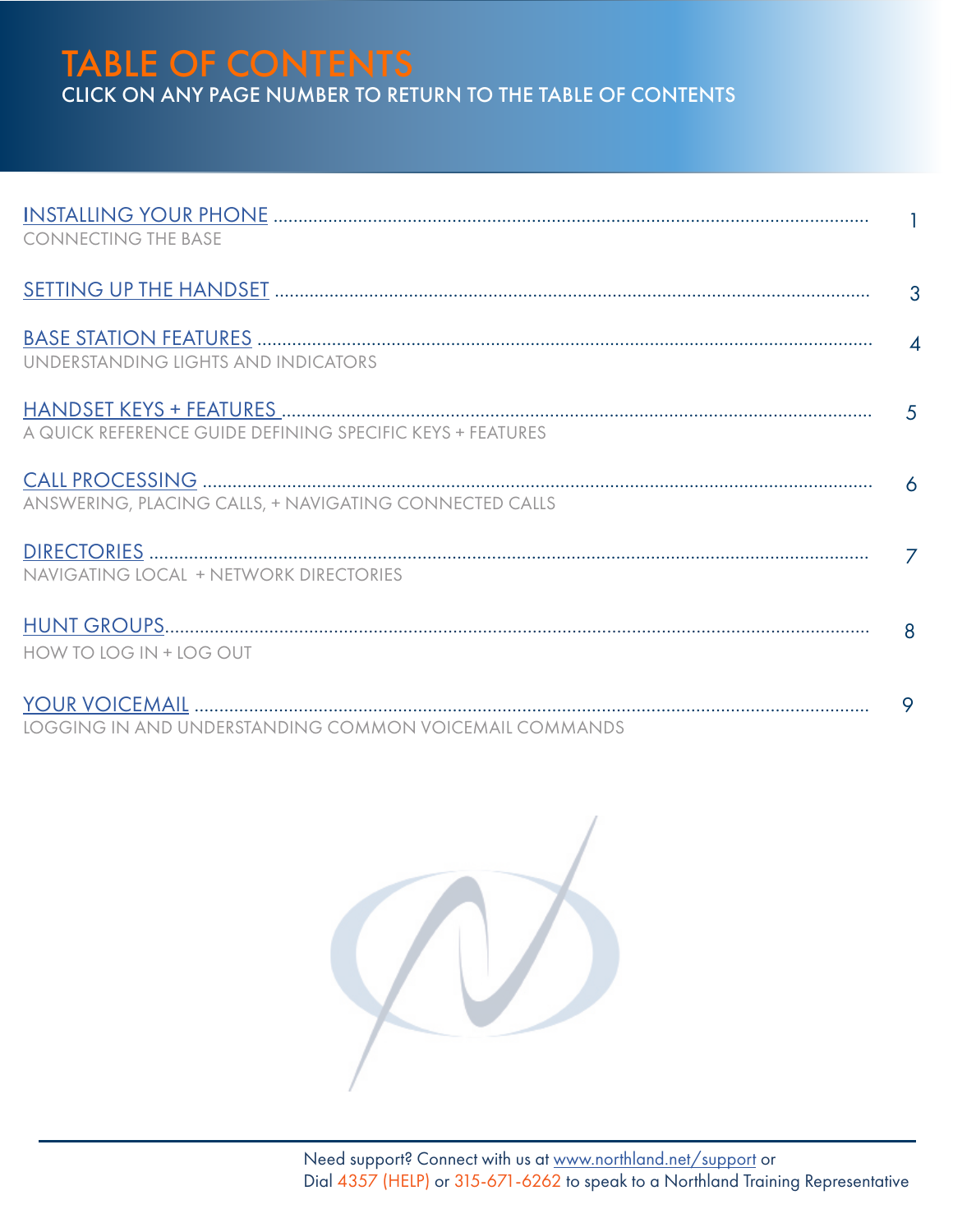<span id="page-2-0"></span>

# CONNECTING THE BASE STATION

You have two options to power the base station. Your System Administrator will advise you which one to use.

- + AC power (Optional)
- + Power over Ethernet (PoE)

NOTE: Pay attention to the radio coverage of the base station. It is up to approximately 1000 feet in unobstructed outdoor areas and up to approximately 165 feet inside buildings.

Do not set up the base station in a damp room, and keep it away from water.

#### AC Power (Optional)

- + Connect the DC plug on the power adapter to the DC5V port on the base station and connect the other end of the power adapter into an electrical outlet.
- + Connect the included or any standard Ethernet cable between the Internet port on the base station and the Internet port in your network or the switch/hub device port.



NOTE: The base station should be used with the original power adapter (5V/600mA) only. The use of a third-party power adapter may cause damage to the base station.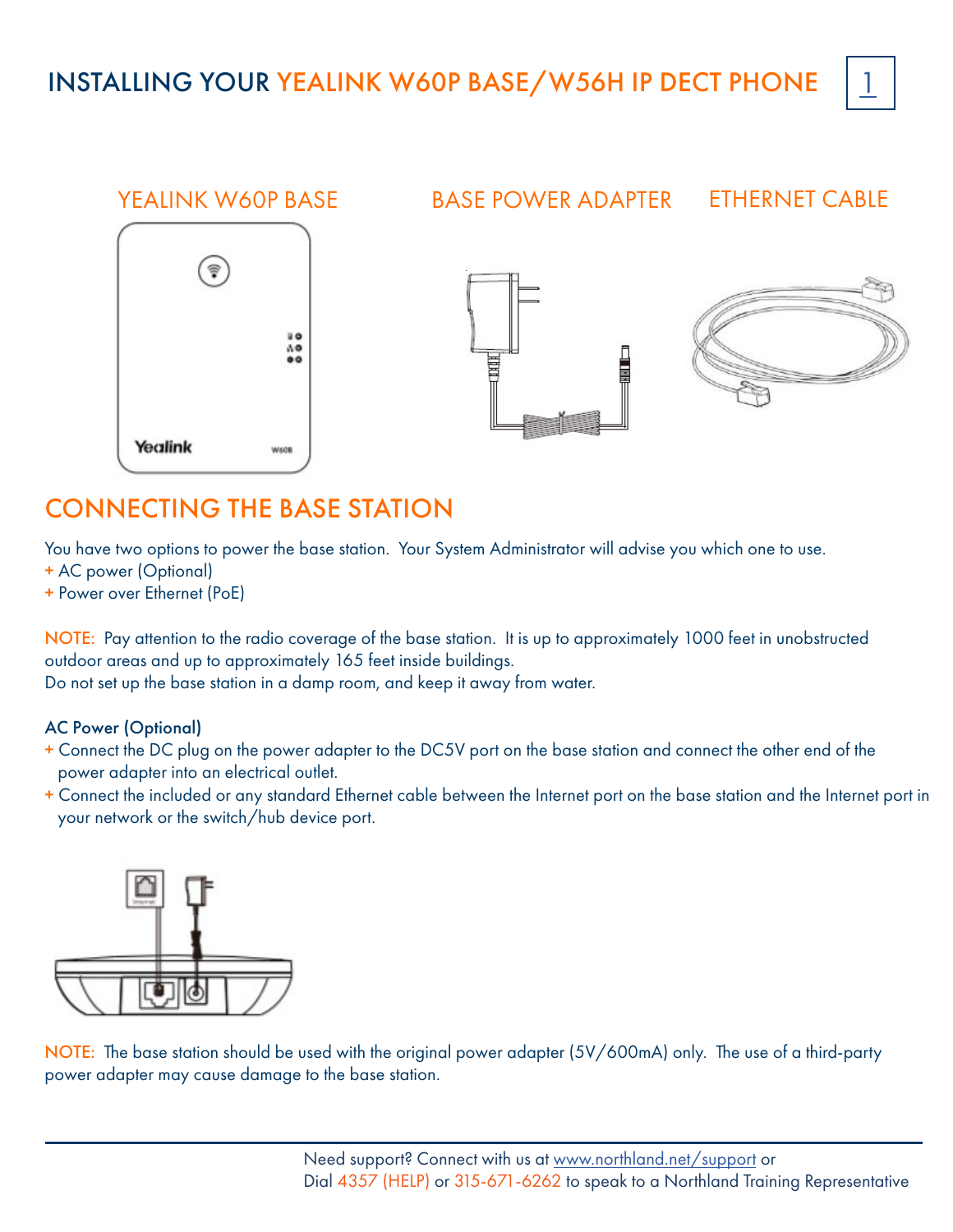# 2

#### Power over Ethernet

+ Connect the Ethernet cable between the Internet port on the base station and an available port on the in-line power switch/hub.



NOTE: If in-line power is provided, you don't need to connect the AC adapter. Make sure the hub/switch is PoE compliant.

IMPORTANT! Do not remove the power and network to the base station while it is updating firmware and configurations.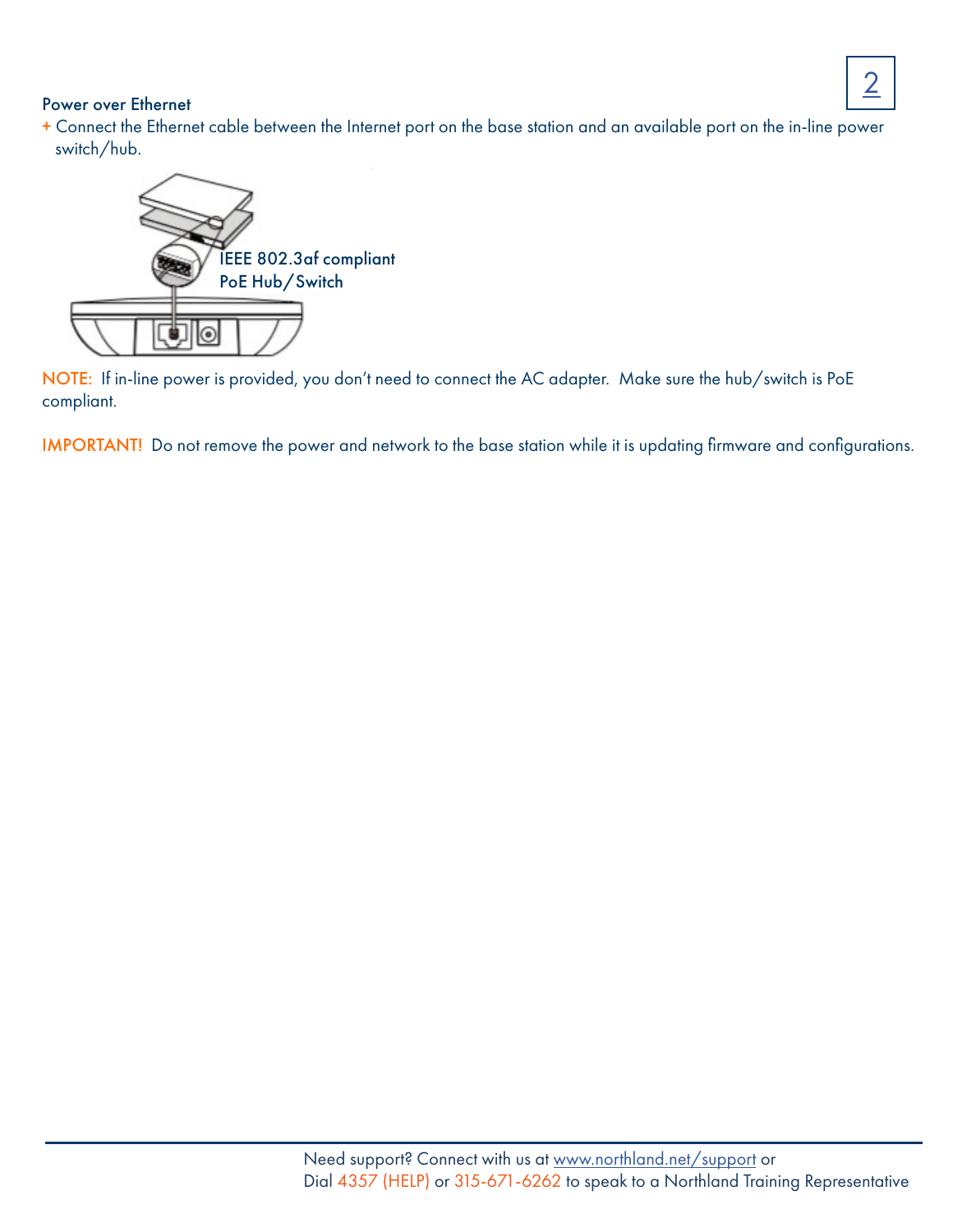# <span id="page-4-0"></span>SETTING UP THE W60P BASE/W56H HANDSET 3





## W56H HANDSFT CHARGER CRADIF

## RECHARGEABLE BATTERY





### HANDSET POWER ADAPTER



#### BELT CLIP



#### Insert the battery

- + Open the battery cover on the back of the handset.
- + Insert the battery and press it down.
- + Close the battery cover.

#### Set up the Charger Cradle

- + Connect the USB plug on the charger cradle to the DC5V port on the power adapter.
- + Connect the power adapter to an electrical outlet.

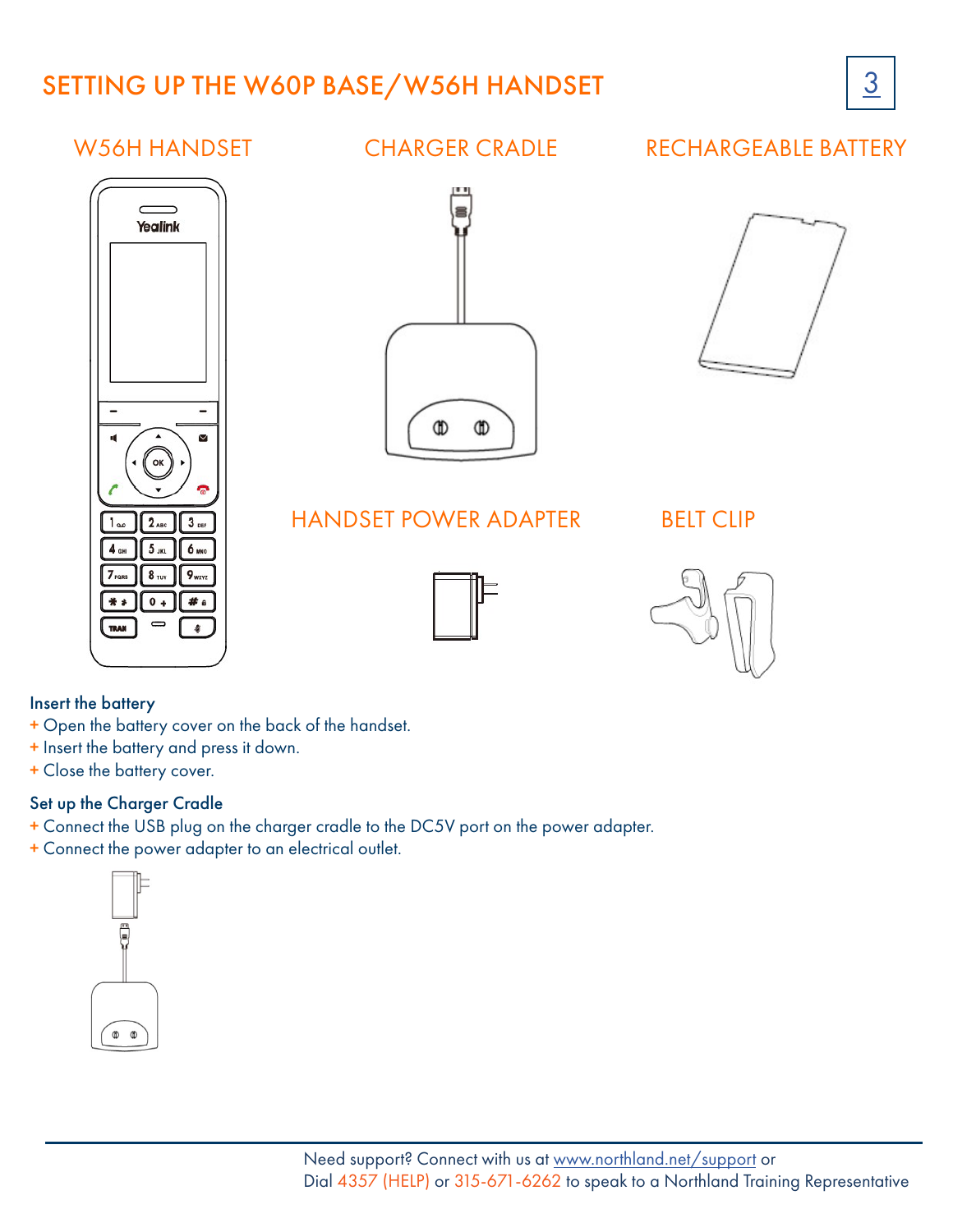# Charge the handset  $\begin{array}{|c|c|c|c|}\hline \multicolumn{1}{|c|}{4} \end{array}$

- + After setting up the handset and charger, place the handset in the charger.
- + The handset battery takes about 3 hours to fully charge. The charging status is displayed on the top right hand corner of the LCD screen.

#### Attach the Belt Clip

- + Push the clip onto the back of the handset.
- + Insert the clip into the designated notches in the handset.

# <span id="page-5-0"></span>W60P BASE STATION FEATURES

After the base station starts up successfully and the handset is registered to the base station, all LEDs on the base station will illuminate green in sequence.



1. Paging Key - Locates a misplaced handset. Toggles the registration mode.

Resets the base station to factory settings.

- 2. Registration LED Indicates the mode of the base station.
	- + Fast flashing green paging mode.
	- + Slow flashing green registration mode.
	- + Solid green there is at least one handset registered to the base.
	- + Off the base is powered off or no handsets are registered to base.
- 3. Network Status LED Indicates the network status.
	- + Slow flashing green network is unavailable.
	- + Solid green network is available.
	- + Off base is powered off.
- 4. Power Indicator LED Indicates the power status of the base station. + Slow flashing green - base is going through a firmware upgrade.
	- + Solid green base is powered on.
	- + Off base is powered off.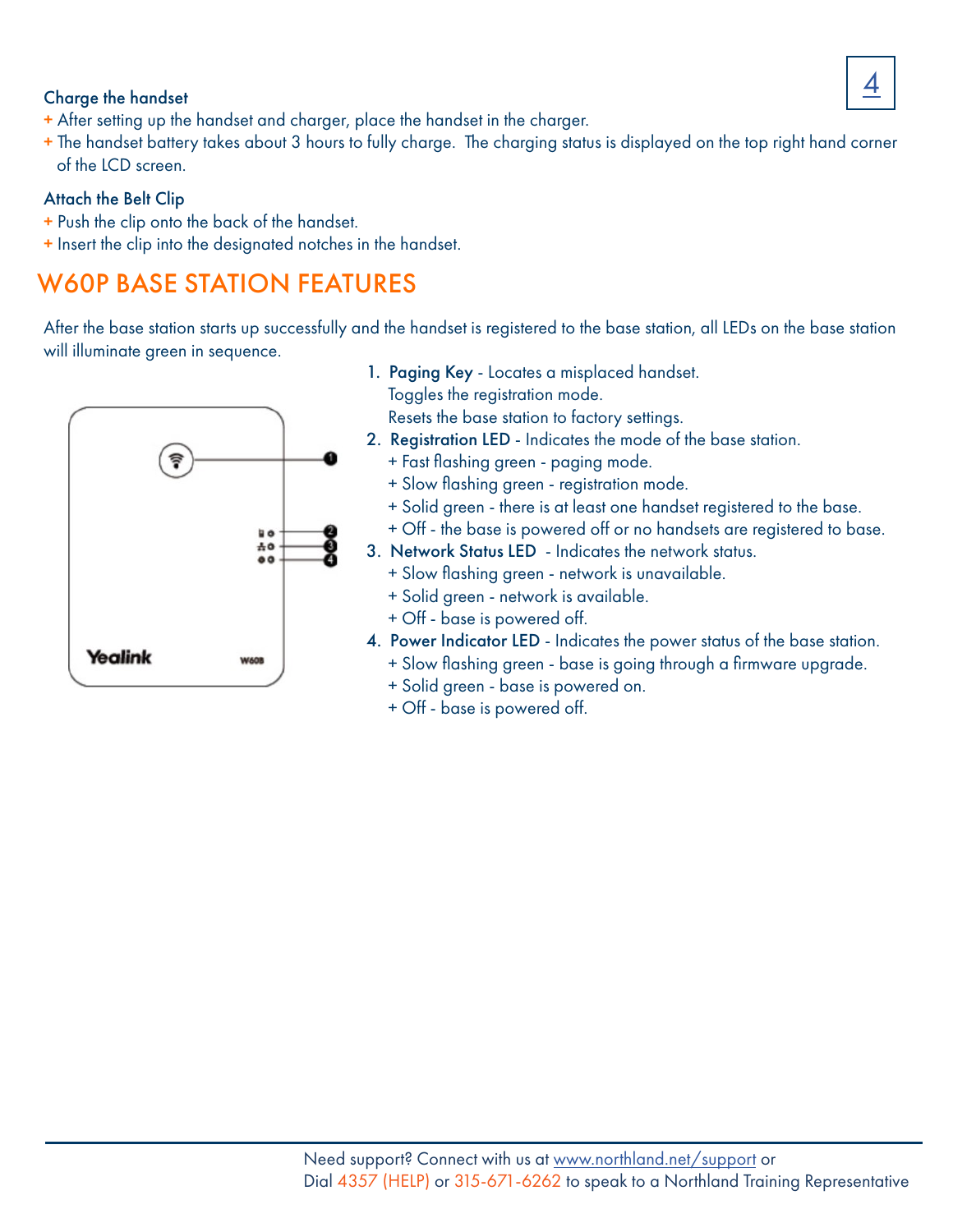# <span id="page-6-0"></span>W56H HANDSET KEYS + FEATURES  $\vert 5 \vert$



- 1. Earpiece Outputs audio during the earpiece call.
- 2. Power Indicator LED Indicates handset power + certain features statuses.
	- + Fast flashing red incoming call.
	- + Slow flashing red voicemail message or missed call.
	- + Solid red battery is charging.
- 3. LCD Screen Shows information about calls, messages, softkeys, time, date and other relevant data. Call information such as caller ID + call duration. Icons (for example: DND ). Prompt text (for example: "Saved").
- 4. Softkeys Appear on the display to indicate features that can be activated by pressing the keys directly below them.
- 5. Message key Accesses the voicemail or missed call log.
- 6. Speaker key Switches between the earpiece, headset and speakerphone. Answers an incoming call.

- 7. Navigation keys Moves the cursor. Adjusts the ringer volume.
- 8. OK Confirms actions or enters the main menu.
- 9. Power/ Off key Long presses in the menu screen to return to idle screen. Long presses to turn the handset on or off when idle. Cancels actions or ends a call. Rejects an incoming call. 10. Answer/Talk key - Answers an incoming call.
- Enters the redial calls list. Places a call.
- 11. Alphanumerical Keypad Provides digits, letters and special characters.
- 12. Transfer key Transfers a call to another party.
- 13. Mute key Toggles the mute function on and off.
- 14. Microphone Picks up audio during earpiece and handsfree calls.
- 15. Speaker Provides handsfree speaker phone audio.
- 16. 3.5mm earphone jack Allow you to connect a standard 3.5mm headset.

# SHORTCUTS

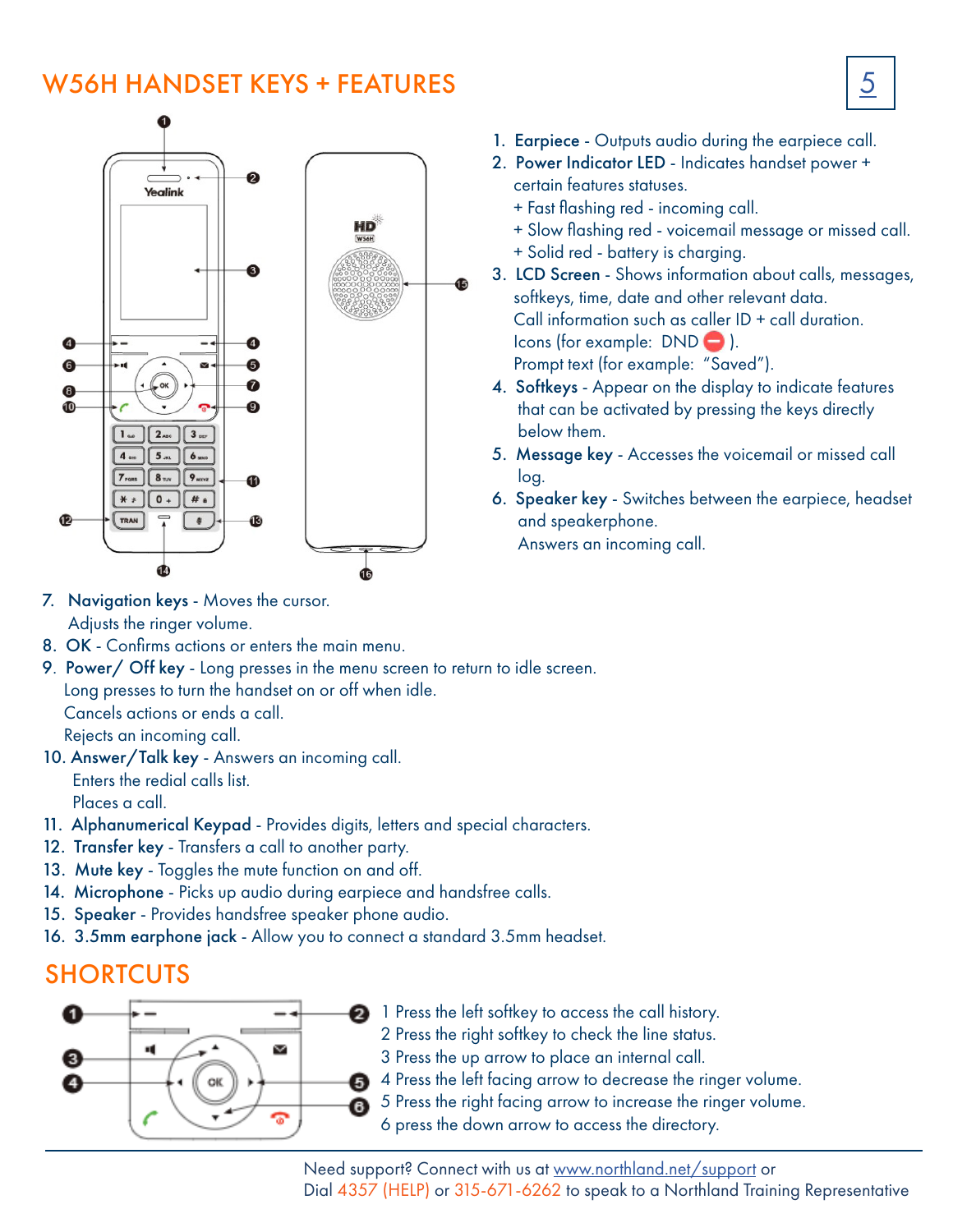# <span id="page-7-0"></span>CALL PROCESSING

#### TO ANSWER INCOMING CALL: Press TALK/ANSWER key.

#### TO ANSWER A SECOND CALL AND PLACE FIRST CALL ON HOLD: Scroll to new call. + Press ACCEPT Softkey

TO SWITCH BETWEEN CALLS: Press SWAP Softkey

TO PLACE A CALL: Enter number and Press TALK/ANSWER Key

TO PLACE A SECOND CALL: Press NEW CALL Softkey

+ Enter number

+ Press TALK/ANSWER Key

TO DISCONNECT FROM A CALL: Press END Softkey or POWER/OFF Key

#### TO PLACE A CALL ON SPEAKER: Press SPEAKER Key + TO TAKE A CALL OFF SPEAKER: Press SPEAKER Key

MUTE: Press MUTE Key. Display will indicate call is muted. UNMUTE: Press MUTE Key again

HOLD: Places a caller on hold for you to retrieve. This is an exclusive hold to your phone.

- + TO HOLD CALL: Press OPTIONS Softkey
- + Select HOLD
- + TO RETURN TO CALLER: Press RESUME Softkey

TRANSFER: Connect your call to someone else (with call on line)

#### ANNOUNCED

- + Press TRANSFER Key (call holds).
- + Enter number and press OK key.
- + Wait for party to answer and announce call.
- + Press TRANSFER Key again.

#### TO RETURN TO CALLER: Press END Softkey.

CONFERENCE: Allows three-way conferencing (with call on line).

- + Press NEW CALL Softkey.
- + Enter second number.
- + When second person answers, announce conference
- + Press OPTIONS Softkey
- + Select CONFERENCE to join all parties

#### BLIND

- + Press TRANSFER Key (call holds).
- + Enter number.
- + Press TRANSFER Key again.

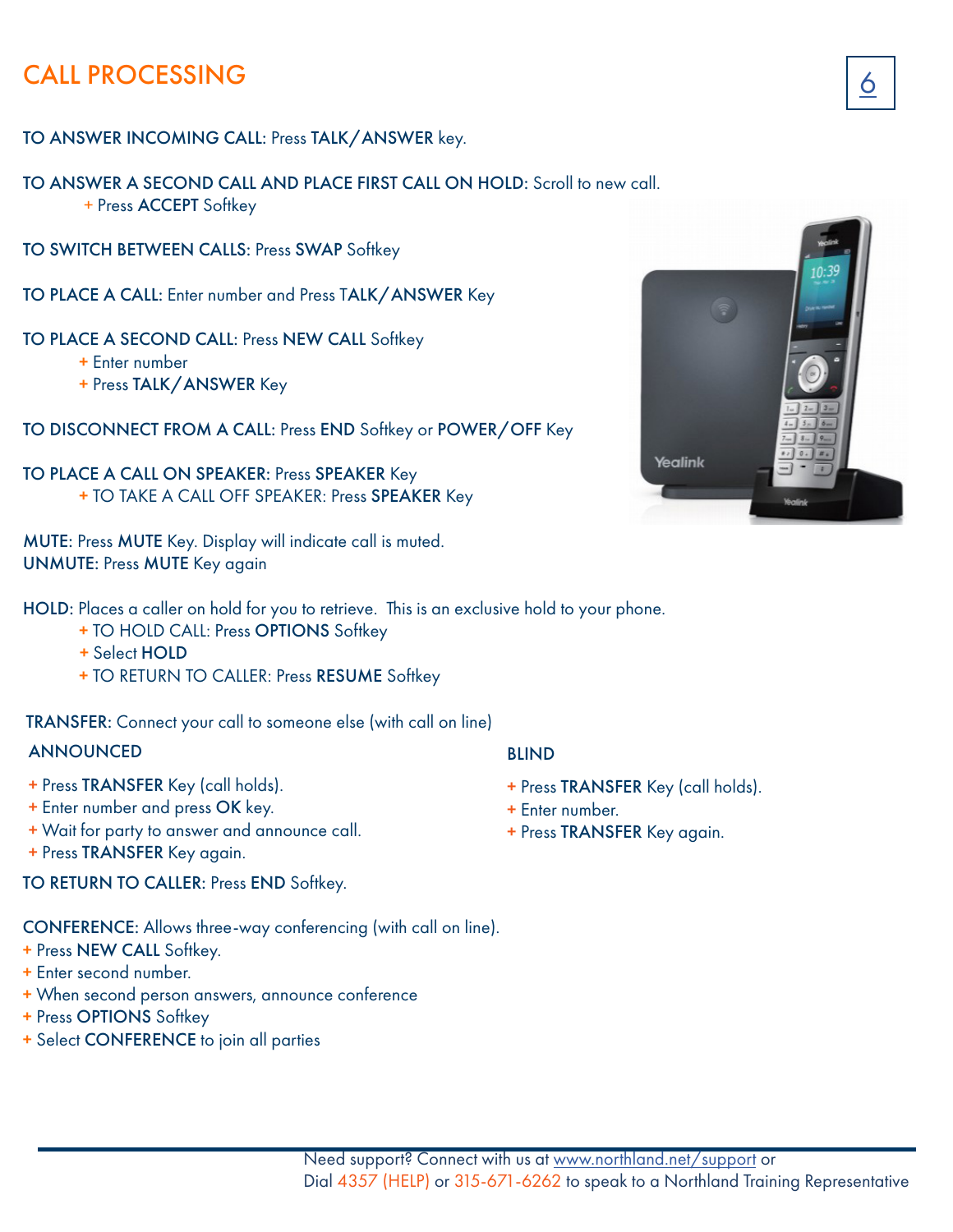CALL PARK: Places an active call on a system hold to be retrieved from another telephone.

#### TO PARK A CALL: Press TRANSFER Key, call is automatically held

 Press \*13 (system audibly advises the Orbit Code call is parked on) Press TRANSFER (call is parked, advise party of Orbit Code)

TO RETRIEVE PARKED CALL: Press TALK/ANSWER Key Press \*14 and Orbit Code Number (call is connected)

NOTE: The Yealink phone can receive pages but cannot make a page.

REDIAL: Your phone's redial feature displays a list of your most recently dialed numbers.

#### TO VIEW REDIAL LIST: Press TALK/ANSWER key.

 Scroll to the number you want to dial. Press OK key twice to redial number.

HISTORY: Your phone's call history is stored for incoming, outgoing and missed calls.

TO VIEW CALL HISTORY: Press the HISTORY Softkey TO VIEW CALL DETAILS, ADD TO CONTACTS OR DELETE: Press the OPTIONS Softkey TO CALL: Press the OK Key three times

# <span id="page-8-0"></span>**DIRECTORIES**

There are two types of directories on the Yealink Cordless phone:

- + Local Directory: Specific to that handset only.
- + Network Directory: Usually maintained by your System Administrator + available on all handsets.

#### TO ADD NUMBERS TO THE LOCAL DIRECTORY:

- + Press OK Key
- + Highlight and Select DIRECTORY Icon
- + Select LOCAL DIRECTORY
- + Press OPTIONS Softkey
- + Press OK Key
- + Enter first and last name
- + Scroll and Enter work/mobile/other phone numbers
- + Press SAVE

#### TO SEARCH DIRECTORIES:

- + Press OK Key
- + Highlight and Select DIRECTORY Icon
- + Select which directory to search
- + Begin spelling the name on the dial pad

NOTE: When searching, press the key the correct amount of times to get the appropriate letter. For example, if searching for a name that begins with an "S", you must press the 7 key four times. It's not necessary to enter an entire name when searching. EX: if searching for "Stephanie", you can enter STE, press SELECT, and you will receive the results for all names that start with STE.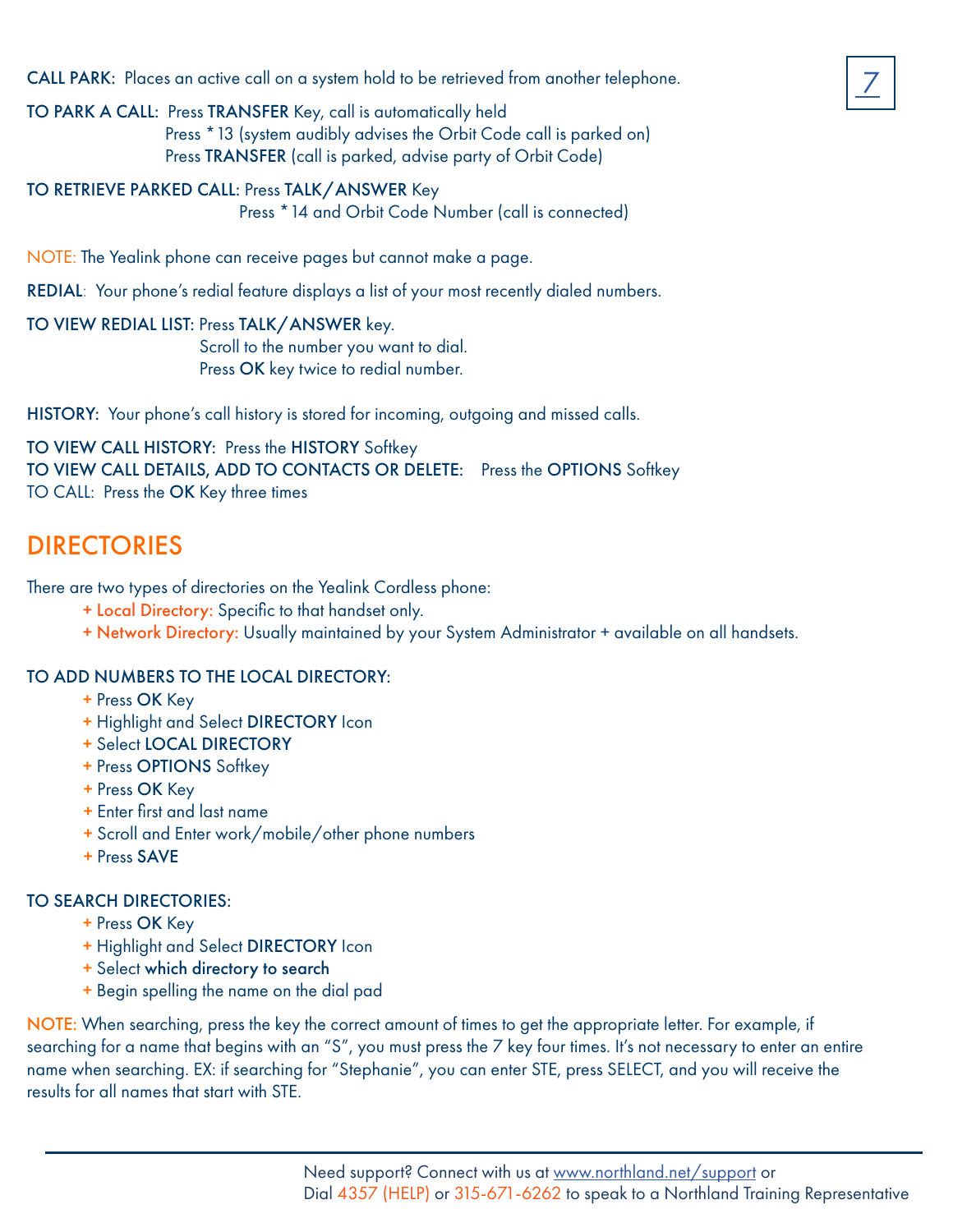# <span id="page-9-0"></span>HUNT GROUPS

When you are a member of a group (Hunt group or iACD), your account phone is programmed to ring when a choice is made from an automated attendant or when the hunt group number is dialed. You may be required to log in to the hunt group to receive calls. You can log in to a group from any device that your account phone number is active on, or from CommPortal. See the CommPortal User Guide.

If you are a member of more than one group, you will need to know the group number in order to log in and out of the individual groups. If you do not know your group numbers, you can obtain this information from the System Administrator.

- + To log in: Dial \*44, enter the group number and press #. If you are a member of multiple Hunt Groups you will need to log in to each group individually.
- + To log out: Dial \*44. If you are a logged in to multiple Hunt Groups, the system announces how many groups you are logged into and will prompt you to press 0# to log out of all hunt groups, or to enter the hunt group number followed by # to log out of an individual hunt group.